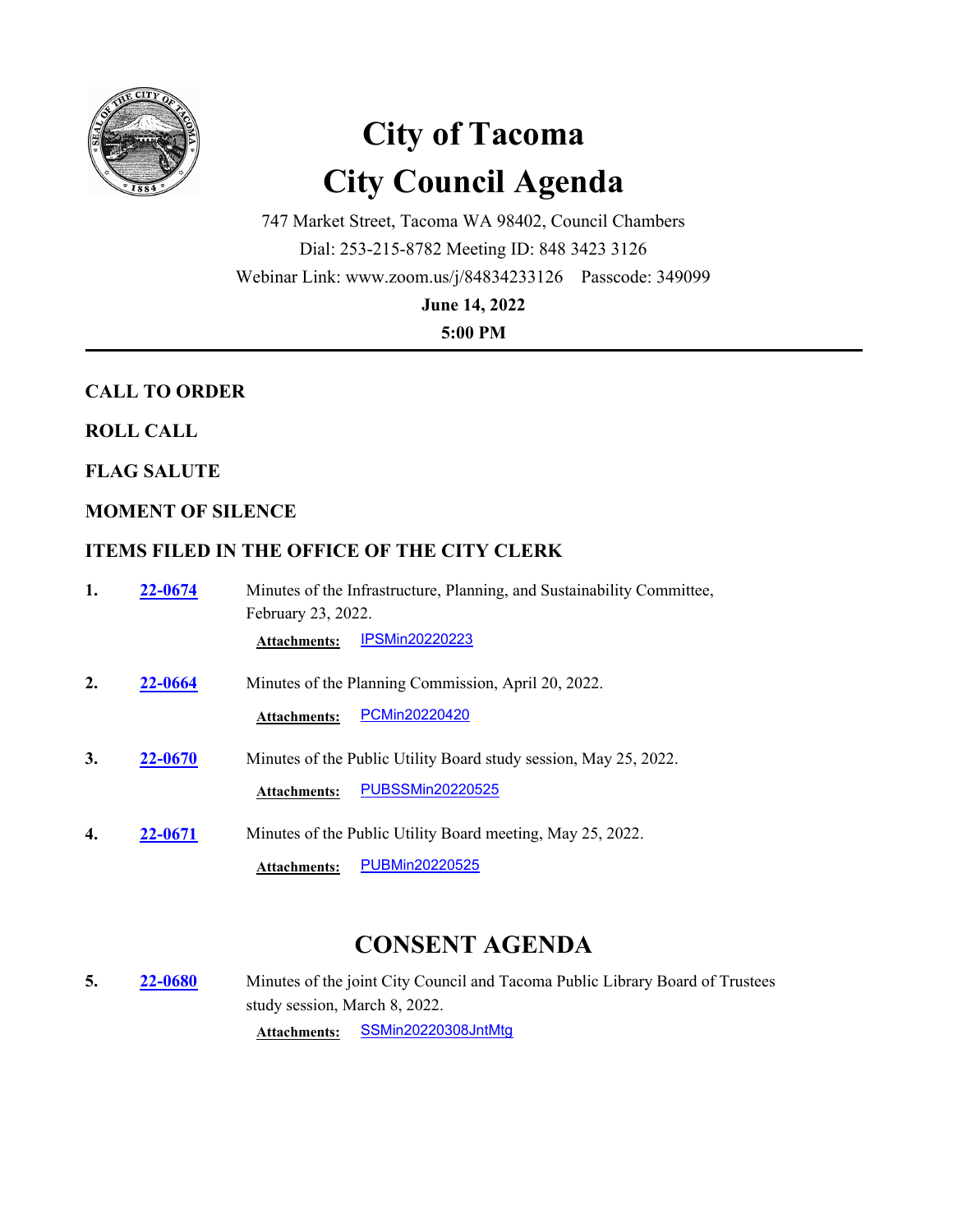# **FINAL READING OF ORDINANCES**

**6.** ORD28751 An ordinance vacating the alley right-of-way lying between South 11th and South 12th Streets, and Martin Luther King Jr. Way and South "J" Street, to facilitate a mixed-use development of affordable housing, office, and small business space. **ORD28751**

> (Forterra Hilltop East LLC and Forterra Hilltop West LLC; File No. 124.1409) [Jeff H. Capell, Hearing Examiner]

**Attachments:** [Ordinance No. 28751](http://cityoftacoma.legistar.com/gateway.aspx?M=F&ID=fc68a99b-ffcf-4e37-8568-4332497e8488.pdf) **[City Council Action Memorandum](http://cityoftacoma.legistar.com/gateway.aspx?M=F&ID=3fade3f9-149e-4e3d-b34e-66759ae28760.pdf) [Hearing Examiner's Report and Recommendation](http://cityoftacoma.legistar.com/gateway.aspx?M=F&ID=a0b87e2d-dd09-4452-8d43-ea28b4e89f85.pdf) [Exhibits](http://cityoftacoma.legistar.com/gateway.aspx?M=F&ID=ba243ddd-1ebe-4a06-9f90-987066be26e8.pdf)** [Audio Recording of Public Hearing](http://cityoftacoma.legistar.com/gateway.aspx?M=F&ID=74e9526f-84e8-475b-a49e-b0ebc00a87d7.mp3) [Proposed Substitute Ordinance No. 28751](http://cityoftacoma.legistar.com/gateway.aspx?M=F&ID=2b1c142c-ba45-4efc-844d-577b3dc4c934.pdf)

#### **PROCLAMATIONS/RECOGNITIONS/PRESENTATIONS/ANNOUNCEMENTS**

| 7. | 22-0673        | Proclaiming Sunday, June 19, 2022, as Juneteenth Day.                                                                                                       |
|----|----------------|-------------------------------------------------------------------------------------------------------------------------------------------------------------|
| 8. | 22-0672        | Compassionate Tacoma Recognition: Dr. Charles Weatherby.                                                                                                    |
| 9. | <b>22-0665</b> | Presentation from the City Manager regarding Systems Transformation, including<br>highlights from the Tacoma Police Department's racial equity action plan. |
|    |                | <b>Presentation</b><br><b>Attachments:</b>                                                                                                                  |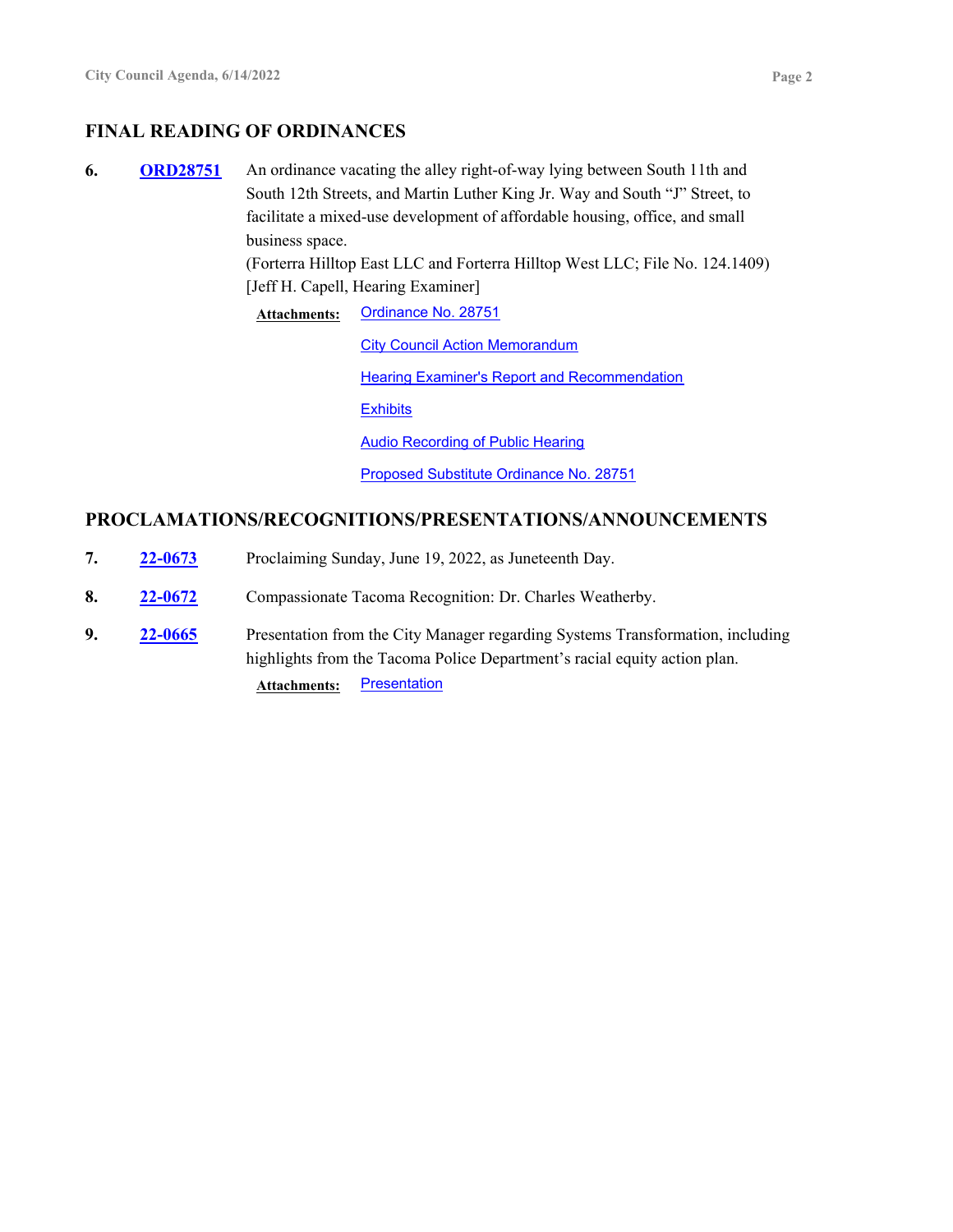#### **PUBLIC COMMENT**

This is the time set aside for public comment on motions, resolutions, and first and final reading of ordinances. Speakers are asked to identify the specific legislation they wish to address. Comments will not be accepted on ordinances forwarded to the City Council by the Hearing Examiner for which a public hearing has already been held. On tonight's agenda that includes Ordinance No. 28751. To request to speak virtually, please press the Raise Hand button near the bottom of your Zoom window or \*9 on your phone; if speaking in person, please sign in at the back of the Council Chambers. Your name or the last four digits of your phone number will be called out when it is your turn to speak.

The City Council meeting can be heard by dialing 253-215-8782 or through Zoom at www.zoom.us/j/84834233126 and entering the Meeting ID 848 3423 3126 and Passcode 349099, when prompted.

Written comments may be submitted to cityclerk@cityoftacoma.org at least 24 hours prior to the Tuesday evening City Council meeting for the Public Comment period. Comments will be compiled and sent to the City Council and posted on the City's webpage at cityoftacoma.org/writtencomments.

# **REGULAR AGENDA**

#### **10. 22-0666** A motion may be considered to authorize the City's full and final settlement of all claims against the City in the matter of Brandy Martin and Scott Martin v. the City of Tacoma, et al., Pierce County Superior Court Cause No. 19-2-12522-1, relating to personal injuries from a trip and fall accident at Cheney Stadium, upon payment by the City in the amount of \$60,000, which represents the City's portion of the total settlement. **22-0666**

**11. 22-0682** A motion may be considered to direct the City Manager to initiate the process to fill the City Council At-Large Position 7 vacancy created by the resignation of Council Member McCarthy. **22-0682**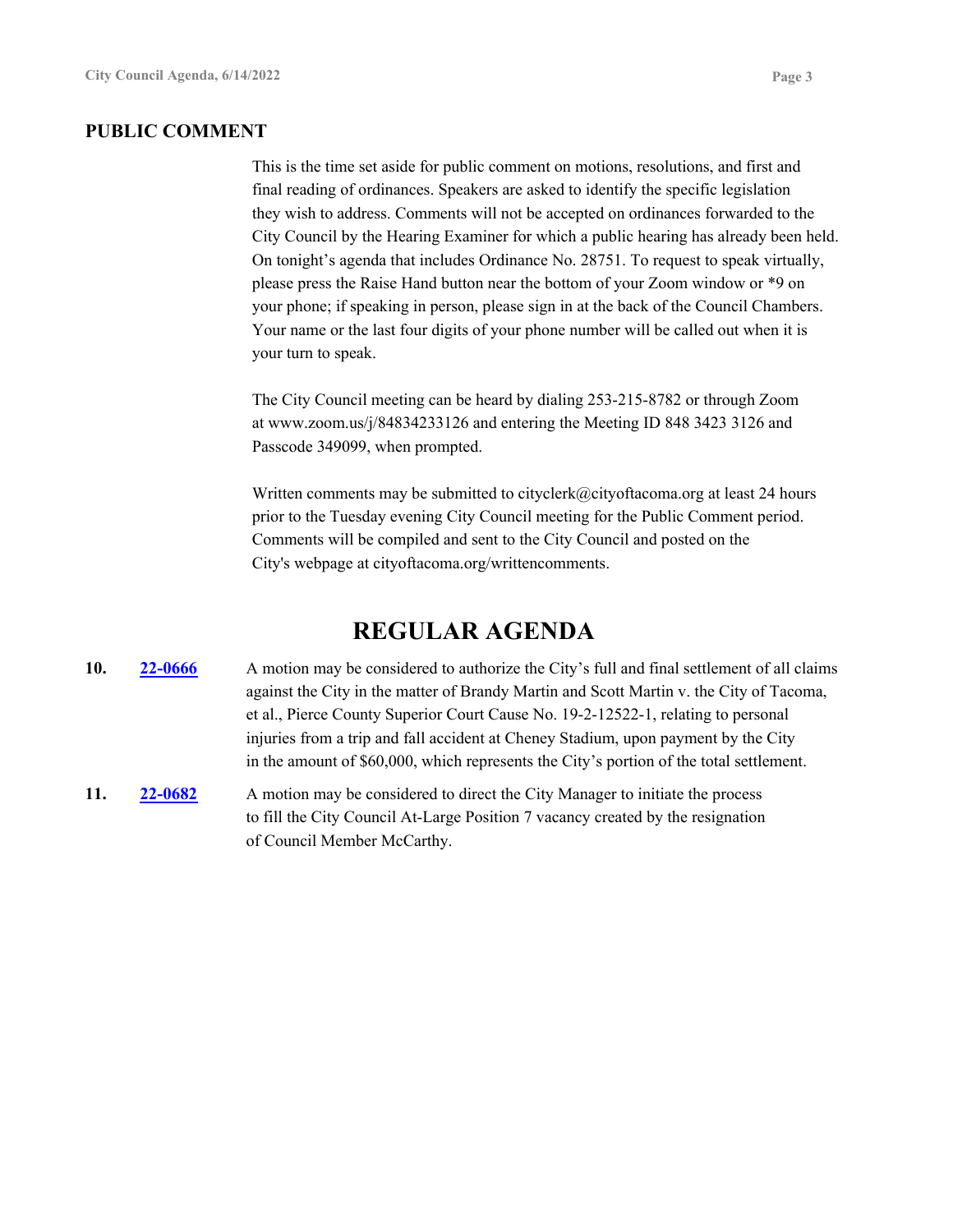## **RESOLUTIONS**

- 12. RES40985 A resolution adopting the work plan for the South Tacoma Groundwater Protection District Code Amendments, as recommended by the Planning Commission, as part of the 2022 Annual Amendment to the Comprehensive Plan and Land Use Regulatory Code. [Stephen Atkinson, Principal Planner; Peter Huffman, Director, Planning and Development Services] **RES40985** Attachments: [Resolution No. 40985](http://cityoftacoma.legistar.com/gateway.aspx?M=F&ID=971e10ae-f343-4b74-841d-b019275a0586.pdf) **[City Council Action Memorandum](http://cityoftacoma.legistar.com/gateway.aspx?M=F&ID=f2e9f146-9ec8-47c4-8f1a-c00a3a43c61c.pdf)** [Planning Commission's Proposed Amendments for 2022](http://cityoftacoma.legistar.com/gateway.aspx?M=F&ID=2e2c9c1b-81fd-4ef6-a3da-3b822bd2a9c2.pdf)
- **13.** RES40986 A resolution authorizing an agreement and one-time use of Council Contingency Funds, in the amount of \$5,000, to support the Multicultural Child and Family Hope Center infant formula drive and purchasing infant formula. [Council Member Walker] **RES40986**

Attachments: [Resolution No. 40986](http://cityoftacoma.legistar.com/gateway.aspx?M=F&ID=711b3b05-db4b-49bb-ab36-cdc88d539ea6.pdf)

**[City Council Action Memorandum](http://cityoftacoma.legistar.com/gateway.aspx?M=F&ID=fe2cf883-ddf8-40ba-a633-bf9b8fa66722.pdf)** 

**[City Council Consideration Request](http://cityoftacoma.legistar.com/gateway.aspx?M=F&ID=73bcfb45-fdb1-478e-8a1a-de3ef1842556.pdf)** 

#### **FINAL READING OF ORDINANCES**

**14. ORD28816** An ordinance amending Chapter 1.12 of the Municipal Code, relating to the Compensation Plan, to implement rates of pay and compensation for employees represented by the International Brotherhood of Electrical Workers, Local 483, Customer and Field Services Unit and Water Division Unit; and the Brotherhood of Locomotive Engineers and Trainmen. [Dylan Carlson, Senior Labor Relations Manager; Bill Fosbre, City Attorney] **ORD28816 Attachments:** [Ordinance No. 28816](http://cityoftacoma.legistar.com/gateway.aspx?M=F&ID=5ceb7007-af1e-42f6-9b1d-8e32795a9e09.pdf)

[City Council Action Memorandum](http://cityoftacoma.legistar.com/gateway.aspx?M=F&ID=5fb95f4c-7c32-4a63-b0fa-188ab9232302.pdf)

[Fiscal Impact Memorandums](http://cityoftacoma.legistar.com/gateway.aspx?M=F&ID=5b80daac-abe7-4217-b118-90201df4ebe0.pdf)

[Ordinance Disclosure Memorandum](http://cityoftacoma.legistar.com/gateway.aspx?M=F&ID=fc5d9a11-c25a-49fe-a8e5-b20aff84c6a8.pdf)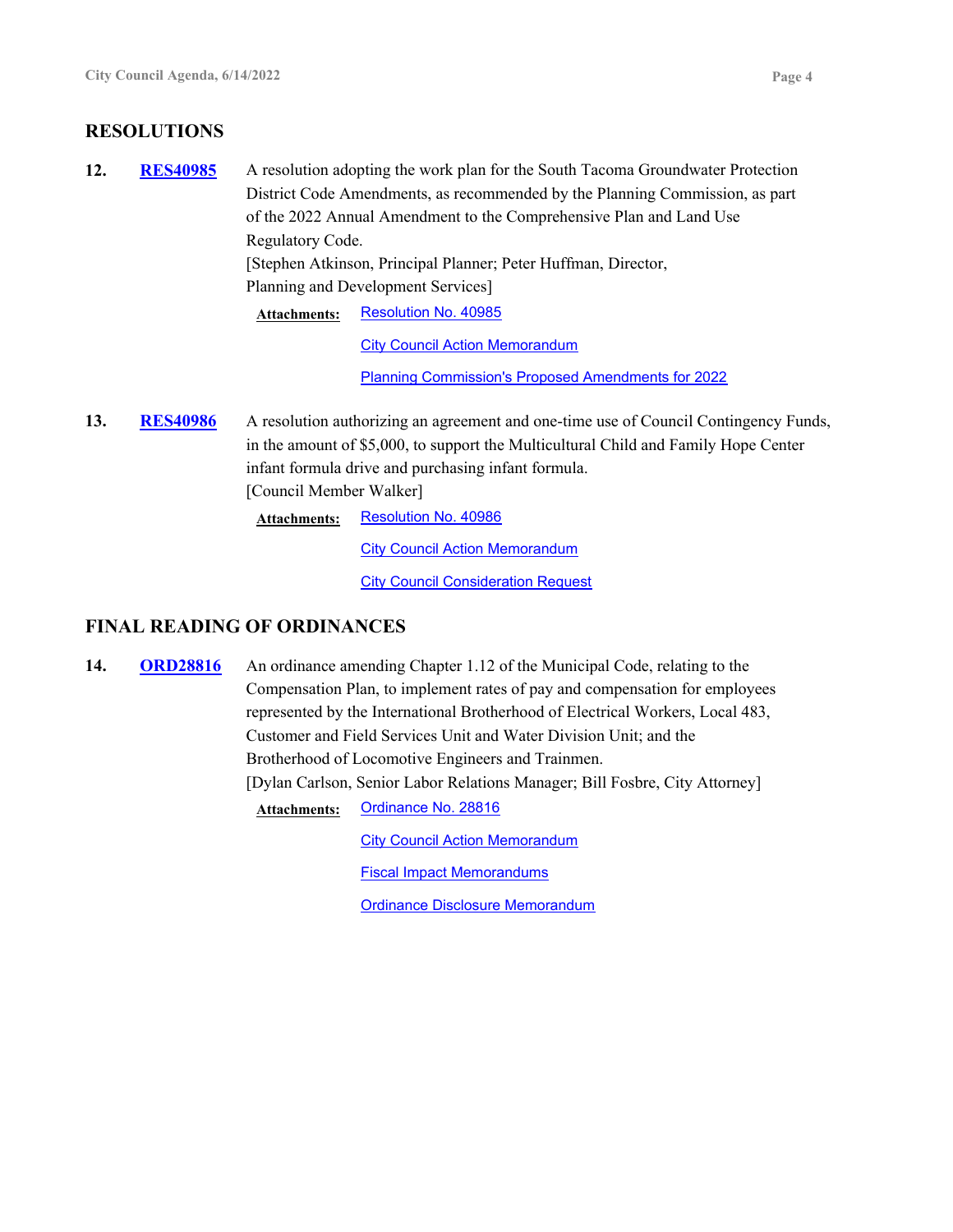**15. ORD28817** An ordinance amending Chapter 1.12 of the Municipal Code, relating to the Compensation Plan, to implement rates of pay and compensation for the position of City Manager, retroactive to May 16, 2022. [Kari L. Louie, Assistant Director; Shelby Fritz, Director, Human Resources] **ORD28817 Attachments:** [Ordinance No. 28817](http://cityoftacoma.legistar.com/gateway.aspx?M=F&ID=607a243e-d32a-4461-b259-8022480fda97.pdf)

[City Council Action Memorandum](http://cityoftacoma.legistar.com/gateway.aspx?M=F&ID=3b5dd31b-70b8-47af-b427-edb2938895e6.pdf)

[Ordinance Disclosure Memorandum](http://cityoftacoma.legistar.com/gateway.aspx?M=F&ID=dbea6956-e440-4d18-a47e-d375b011787c.pdf)

#### **FIRST READING OF ORDINANCES**

**16. ORD28818** An ordinance adopting the Six-Year Comprehensive Transportation Improvement Program amended for the years 2022 and 2023-2028. [Jennifer Kammerzell, Interim Transportation Division Manager; Jeffrey Jenkins, Interim Director, Public Works] **ORD28818**

**Attachments:** [Ordinance No. 28818](http://cityoftacoma.legistar.com/gateway.aspx?M=F&ID=e25999c7-7317-4251-b547-c1258e089d6f.pdf)

[City Council Action Memorandum](http://cityoftacoma.legistar.com/gateway.aspx?M=F&ID=71905ae5-3143-456f-81a2-36a64c164cdc.pdf)

[Program](http://cityoftacoma.legistar.com/gateway.aspx?M=F&ID=1118bce9-67c9-4e1d-8dd3-0fd752347631.pdf)

[Funding Summary](http://cityoftacoma.legistar.com/gateway.aspx?M=F&ID=f350191d-4b18-453a-b1ff-0c2695d5fb19.pdf)

**17. ORD28819** An ordinance amending the NewCold three-acre site, located at 4601 South Orchard Street, from a Light Industrial land use designation to a Heavy Industrial land use designation, as recommended by the Planning Commission, as part of the 2022 Annual Amendment to the Comprehensive Plan and Land Use Regulatory Code. [Stephen Atkinson, Principal Planner; Peter Huffman, Director, Planning and Development Services] **ORD28819**

**Attachments:** [Ordinance No. 28819](http://cityoftacoma.legistar.com/gateway.aspx?M=F&ID=f5add738-3ffd-42d1-b207-a5da54382e42.pdf)

[City Council Action Memorandum](http://cityoftacoma.legistar.com/gateway.aspx?M=F&ID=04fb2953-20e0-4f81-8f35-efae7d8c142d.pdf)

[Planning Commission's Proposed Amendments for 2022](http://cityoftacoma.legistar.com/gateway.aspx?M=F&ID=136956a2-a689-4f86-bc4c-a83d3071d8d3.pdf)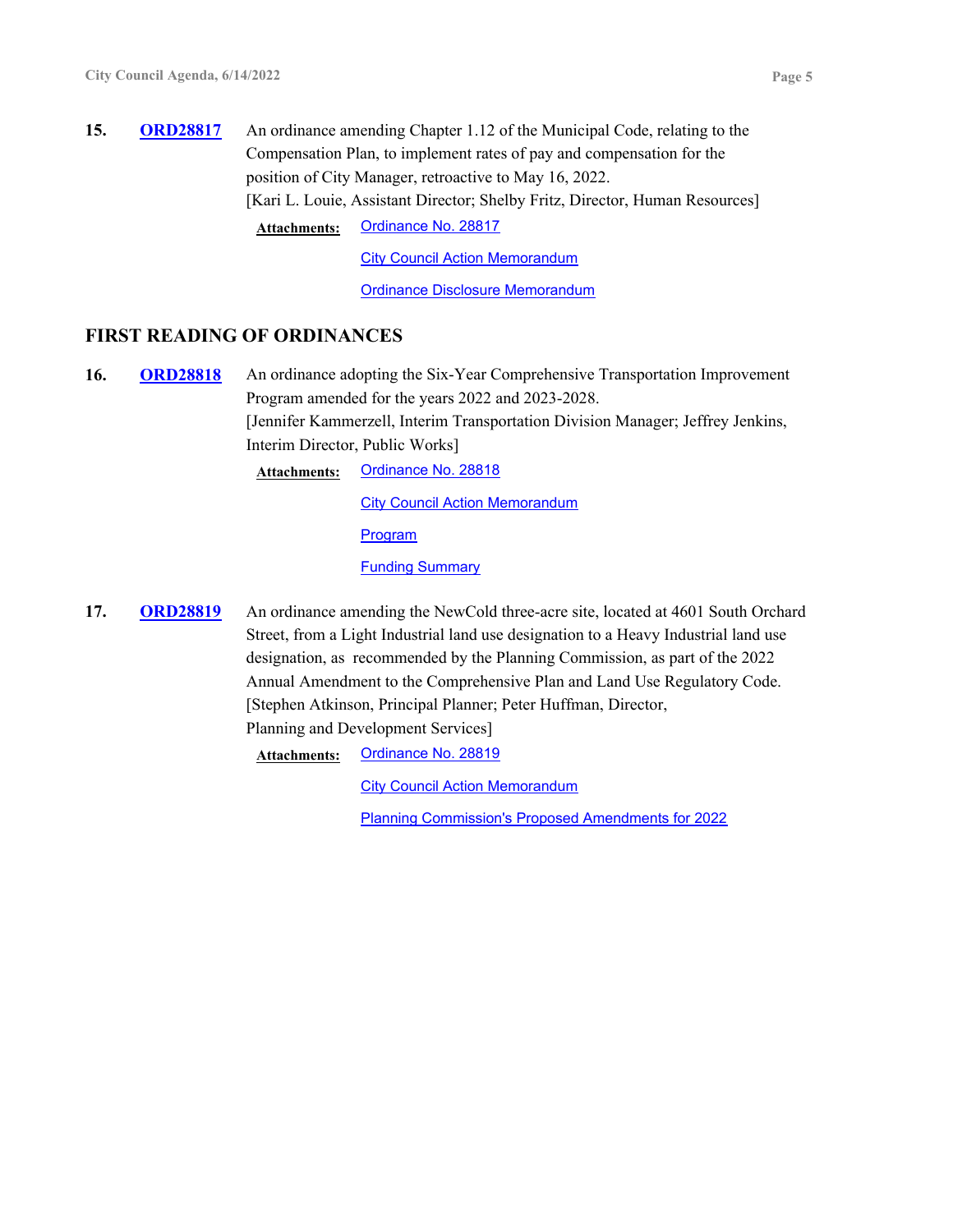**18.** ORD28820 An ordinance amending the South Sound Christian Schools 16-acre site, located near 2052 South 64th Street, from a Low-Scale Residential land use designation to Mid-Scale Residential, General Commercial, and Parks and Open Space land use designations for various portions on the site, as recommended by the Planning Commission, as part of the 2022 Annual Amendment to the Comprehensive Plan and Land Use Regulatory Code. [Stephen Atkinson, Principal Planner; Peter Huffman, Director, Planning and Development Services] **ORD28820**

**Attachments:** [Ordinance No. 28820](http://cityoftacoma.legistar.com/gateway.aspx?M=F&ID=65276f9c-4d98-4090-b094-d2fc3fe2e7bb.pdf)

[City Council Action Memorandum](http://cityoftacoma.legistar.com/gateway.aspx?M=F&ID=e4bf7a17-407a-4624-8b16-8c58e42f9566.pdf) [Planning Commission's Proposed Amendments for 2022](http://cityoftacoma.legistar.com/gateway.aspx?M=F&ID=ef0e8e89-0ff4-44b5-94e4-394d38005c2a.pdf)

19. ORD28821 An ordinance amending various chapters in Titles 11 and 13 of the Municipal Code, relating to Traffic and the Land Use Regulatory Code, to adopt minor plan and code amendments as part of the proposed amendments to the Comprehensive Plan and Land Use Regulatory Code for 2022, as recommended by the Planning Commission. [Stephen Atkinson, Principal Planner; Peter Huffman, Director, Planning and Development Services] **ORD28821**

**Attachments:** [Ordinance No. 28821](http://cityoftacoma.legistar.com/gateway.aspx?M=F&ID=8c35f00d-59ee-49fa-915a-c20fcb81f6ae.pdf)

[City Council Action Memorandum](http://cityoftacoma.legistar.com/gateway.aspx?M=F&ID=54b72892-ccc6-46a9-abc8-5f4ec7056aa6.pdf) [Planning Commission's Proposed Amendments for 2022](http://cityoftacoma.legistar.com/gateway.aspx?M=F&ID=07927bfd-e2d2-4361-9380-52ca05a0d1c8.pdf)

#### **UNFINISHED BUSINESS**

#### **COMMUNITY FORUM**

The purpose of Community Forum is to assist the City Council in making policy decisions. Items of discussion will be limited to matters over which the City Council has jurisdiction. Arguments shall not be made in support of, or opposition to, any matter on this week's agenda. Each person may address the City Council one time only during this forum.

To request to speak virtually, please press the Raise Hand button near the bottom of your Zoom window or \*9 on your phone; if speaking in person, please sign in at the back of the Council Chambers. Your name or the last four digits of your phone number will be called out when it is your turn to speak.

#### **REPORTS BY THE CITY MANAGER**

# **COMMENTS AND COMMITTEE REPORTS OF THE CITY COUNCIL**

Infrastructure, Planning, and Sustainability Committee